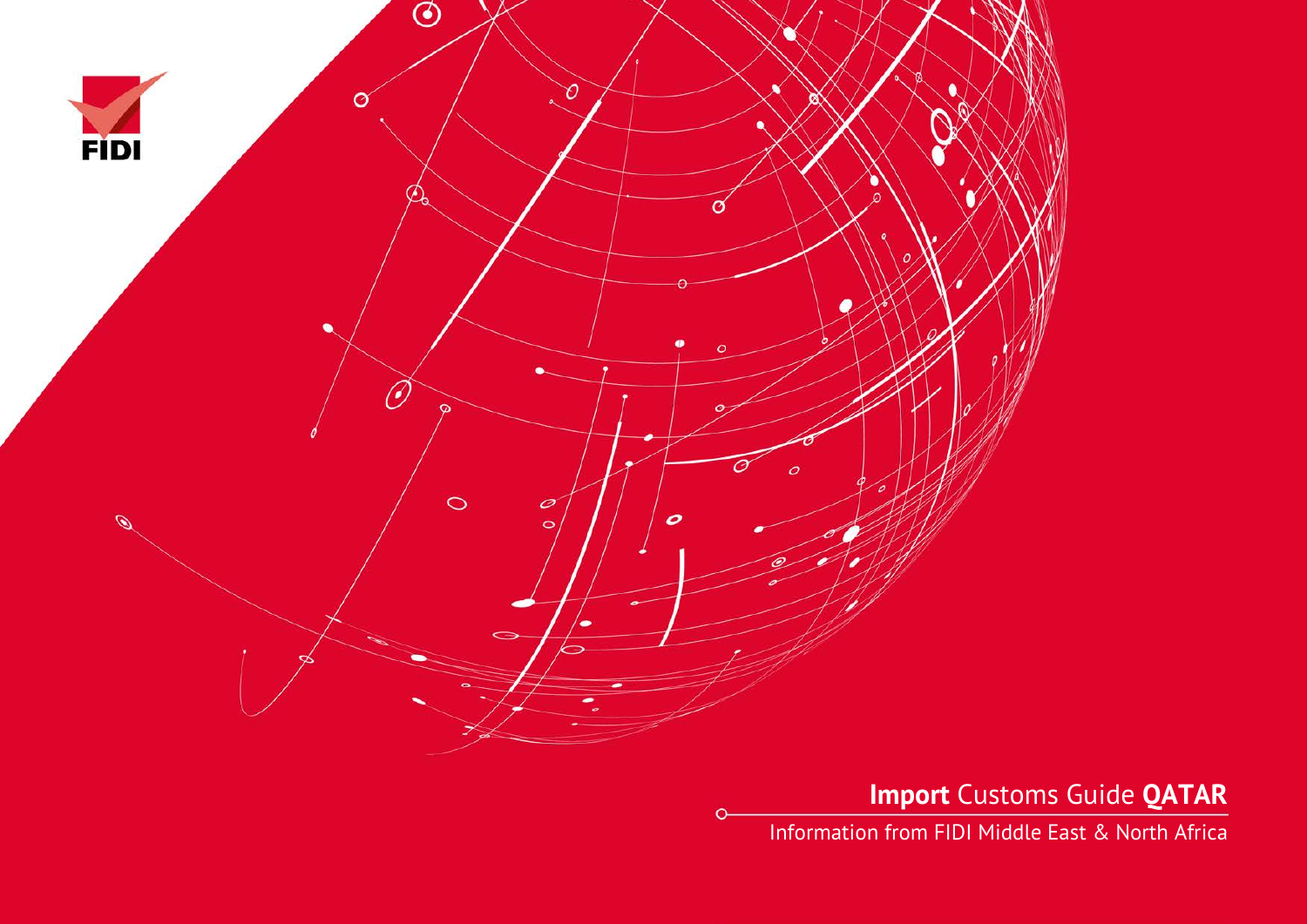## **Customs guide** QATAR

## **The global quality standard for international moving.**

The FAIM label is your global assurance for a smooth, safe and comprehensive relocation process.



FIDI ACCREDITED<br>INTERNATIONAL **MOVER** 



| <b>GOODS</b>                    | <b>DOCUMENTS REQUIRED</b>                                                                                                                                                                                                                                                                                                                                                                                                                                                                                         | <b>CUSTOMS PRESCRIPTIONS</b>                                                                                                                                                                                                                                                                                                                                                                                                                                                                                                                                              | <b>REMARKS</b>                                                                                                                                                                                                                                                                                                                                                                                                                                                                                                                                                                                                                                                                                                                                                 |
|---------------------------------|-------------------------------------------------------------------------------------------------------------------------------------------------------------------------------------------------------------------------------------------------------------------------------------------------------------------------------------------------------------------------------------------------------------------------------------------------------------------------------------------------------------------|---------------------------------------------------------------------------------------------------------------------------------------------------------------------------------------------------------------------------------------------------------------------------------------------------------------------------------------------------------------------------------------------------------------------------------------------------------------------------------------------------------------------------------------------------------------------------|----------------------------------------------------------------------------------------------------------------------------------------------------------------------------------------------------------------------------------------------------------------------------------------------------------------------------------------------------------------------------------------------------------------------------------------------------------------------------------------------------------------------------------------------------------------------------------------------------------------------------------------------------------------------------------------------------------------------------------------------------------------|
| Removal Goods - Household Goods | Original B/L or AWB or copy of telex/express<br>release.<br>Detailed inventory (sheet with the details of<br>household goods to be mentioned as per<br>new quidelines issued Sept 23rd 2017)<br>Passport copy with Qatar work / residence<br>permits.<br>No-Objection letter to import HHG's into the<br>country (typed in Arabic) on the original<br>letterhead of employer / sponsor in Qatar<br>signed by the authorised signatory of the<br>company.<br>First entry stamp to Qatar from the passport<br>page. | Customs is imposing duties on all import<br>shipments (especially SEA import) with<br>duties and taxes at 5% on customs declared<br>value:<br>• The only exemption relates to personal<br>baggage and gifts accompanied by the<br>shipper at the following conditions:<br>" The value thereof may not exceed<br>3000 Qatari Riyal.<br>• Should be of personal nature and not<br>of commercial quantities<br>- The shipper cannot be a frequent<br>passenger at the customs station.<br>• Customs reserves the right to take any<br>decisions (as per Customs Article 21). | Shipments to be declared as used household<br>goods and personal effects.<br>All shipments are subject to 100% physical<br>inspection.<br>Computer equipment requires a separate<br>clearance procedure through Qatar customs.<br>If a computer is included in the shipment,<br>specifications should be sent prior to arrival<br>in order to obtain Qatar Telecommunication<br>approval.<br>• LCL shipments arriving POE Doha are taking<br>up to two weeks in port to be<br>deconsolidated. Therefore, Customs<br>clearance and delivery after vessel arrival<br>can take up to three weeks.<br>No one is allowed to have access to the<br>$\bullet$<br>goods until Customs officials have<br>completed clearance, leading to problems<br>during re-packing. |
| Diplomatic removal              | Original B/L or AWB.<br>Detailed inventory.<br>Letter of protocol from the relevant Embassy<br>must be processed with the Qatar Ministry<br>of Foreign Affairs.                                                                                                                                                                                                                                                                                                                                                   | • MOFA letter from Embassy is required for<br>duty / inspection exemption.<br>Import of alcohol is allowed for diplomats<br>but limited to annual quota agreed by the<br>local Ministry of Foreign Affairs and the<br>respective embassies in the country and it<br>should be declared in the packing list and<br>MOFA letter.                                                                                                                                                                                                                                            |                                                                                                                                                                                                                                                                                                                                                                                                                                                                                                                                                                                                                                                                                                                                                                |

All rights reserved. This publication may not be reproduced in any form without the permission of the FIDI Global Alliance. The FIDI Global Alliance cannot take responsibility for the contents

of this publication. It is recommended to verify this information with a FIDI Affiliate prior to shipping. This document is produced based on the information supplied at the mentioned date.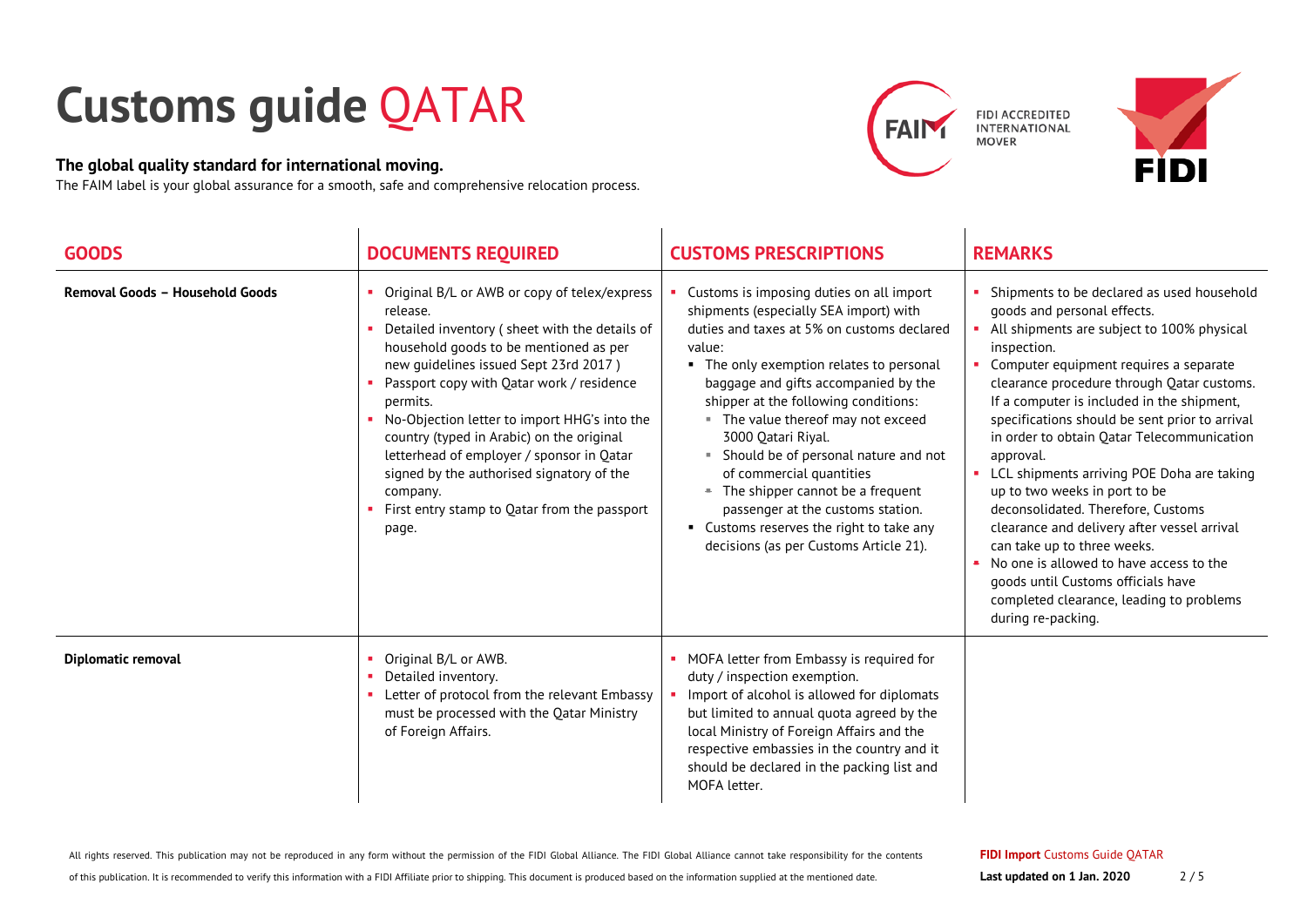| <b>GOODS</b>                     | <b>DOCUMENTS REQUIRED</b>                                                                                     | <b>CUSTOMS PRESCRIPTIONS</b>                                                                                                                                                                                                                                                                                                                             | <b>REMARKS</b>                                                                                                                                                                                                                                                                                                                                                                                             |
|----------------------------------|---------------------------------------------------------------------------------------------------------------|----------------------------------------------------------------------------------------------------------------------------------------------------------------------------------------------------------------------------------------------------------------------------------------------------------------------------------------------------------|------------------------------------------------------------------------------------------------------------------------------------------------------------------------------------------------------------------------------------------------------------------------------------------------------------------------------------------------------------------------------------------------------------|
| <b>New furniture</b>             | Legalised CIF invoice.<br>Certificate of origin.<br>Inventory.<br>B/L or AWB.                                 | • Duty: 5% on CIF value plus legalization<br>charges.                                                                                                                                                                                                                                                                                                    | Invoice and C/O have to be endorsed by a<br>Qatar Embassy at origin and received by<br>destination agent prior to shipment's arrival.                                                                                                                                                                                                                                                                      |
| <b>Motor vehicles</b>            | Original registration certificate.<br>Insurance policy.<br>Invoice (if available).                            | 5% duty plus legalization charges on CIF<br>value may be charged at the discretion of<br>customs.<br>For all vehicle(s) older than one year, a pre-<br>alert, with all details included, is required<br>seven to ten days in advance of vehicle(s)<br>arrival<br>Cars older than 5 years are not allowed to<br>be imported unless with special approval. | For registration: to be done by the owner<br>and the relocation company can no help<br>with this process:<br>• Proof of ownership at origin and original<br>import manifest are required. Owner<br>must be resident in Qatar prior<br>registration in her/his name.<br>• Possibility for a single shipper to import<br>more than one vehicle.<br>Import of vehicles older than five years is<br>forbidden. |
| Cats & dogs                      | Health certificate dated no more than 2<br>weeks prior to date of arrival.<br>Import licence issued in Qatar. | Following dogs require at least 2 weeks'<br>notice and may be rejected:<br>Boxers, Bulldogs, Rottweilers, Pugs, Great<br>Danes, Dobermans, Shar Pei's and<br>Japanese Akitas.                                                                                                                                                                            | Health certificate has to be issued by<br>government approved veterinary clinics and<br>faxed at least 3 days prior to arrival.                                                                                                                                                                                                                                                                            |
| Audio/video tapes, books and CDs |                                                                                                               | Subject to screening by the Ministry of<br>Information.                                                                                                                                                                                                                                                                                                  | • Returned within 14 working days.                                                                                                                                                                                                                                                                                                                                                                         |
| <b>Prohibited items</b>          |                                                                                                               | • Alcoholic beverages.<br>Pork.<br>• Wireless transmitters / receivers.<br>Fire arms, explosives.<br>• Narcotics.<br>Swords, daggers.<br>Pornographic material.<br>• Items made out of ivory.<br>Buddha statues.<br>Any products that have not been either:<br>• Manufactured in Qatar in accordance with                                                | • All prohibited articles detained by Customs<br>may be destroyed without consignee's<br>consent.                                                                                                                                                                                                                                                                                                          |

All rights reserved. This publication may not be reproduced in any form without the permission of the FIDI Global Alliance. The FIDI Global Alliance cannot take responsibility for the contents

of this publication. It is recommended to verify this information with a FIDI Affiliate prior to shipping. This document is produced based on the information supplied at the mentioned date.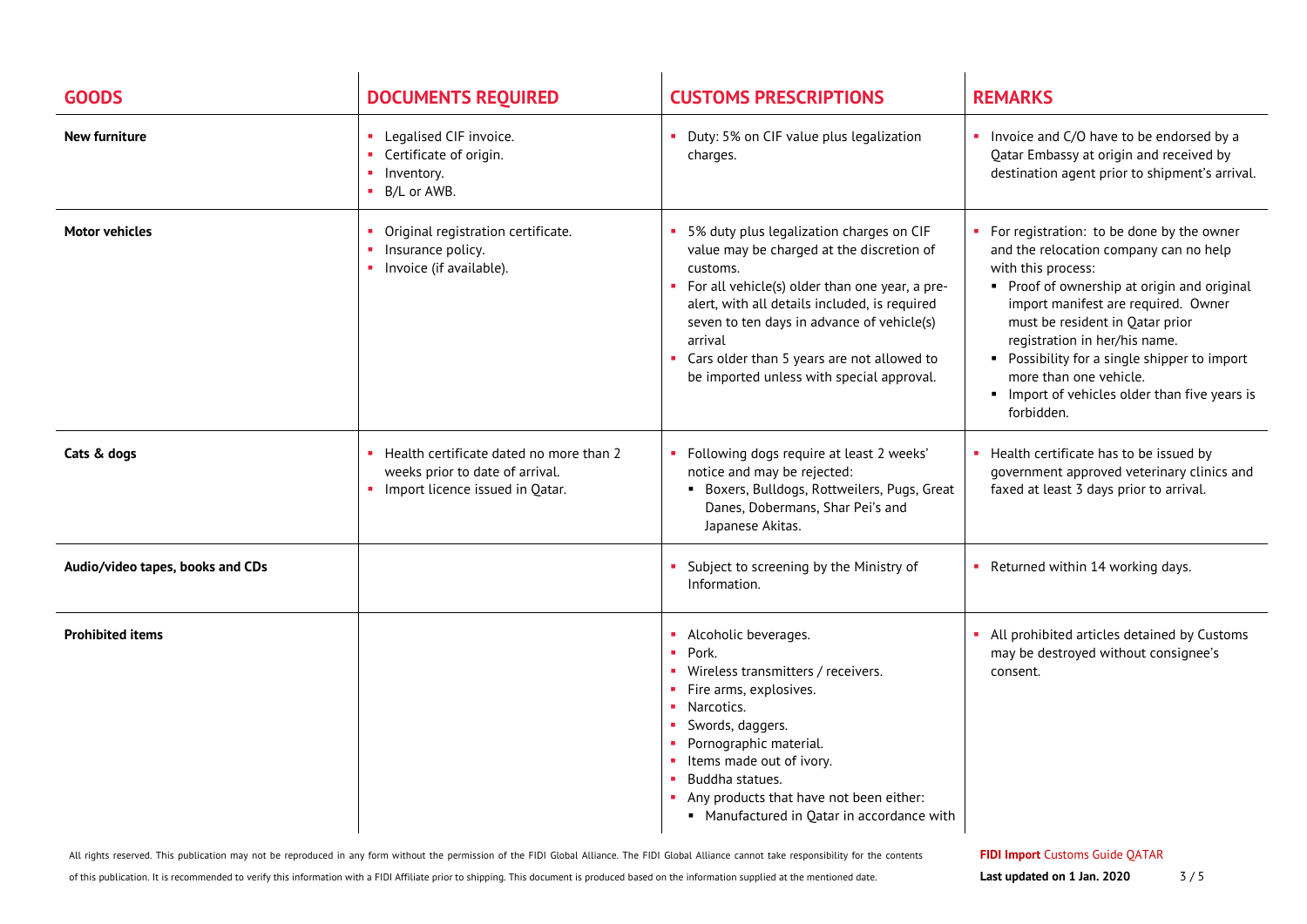| <b>GOODS</b> | <b>DOCUMENTS REQUIRED</b> | <b>CUSTOMS PRESCRIPTIONS</b>                                                                                                                                         | <b>REMARKS</b> |
|--------------|---------------------------|----------------------------------------------------------------------------------------------------------------------------------------------------------------------|----------------|
|              |                           | the law; or<br>■ Illegally imported into Qatar.<br>Political and religious literature/articles<br>deemed offensive to the Qatar government<br>and the Islamic faith. |                |

All rights reserved. This publication may not be reproduced in any form without the permission of the FIDI Global Alliance. The FIDI Global Alliance cannot take responsibility for the contents

of this publication. It is recommended to verify this information with a FIDI Affiliate prior to shipping. This document is produced based on the information supplied at the mentioned date.